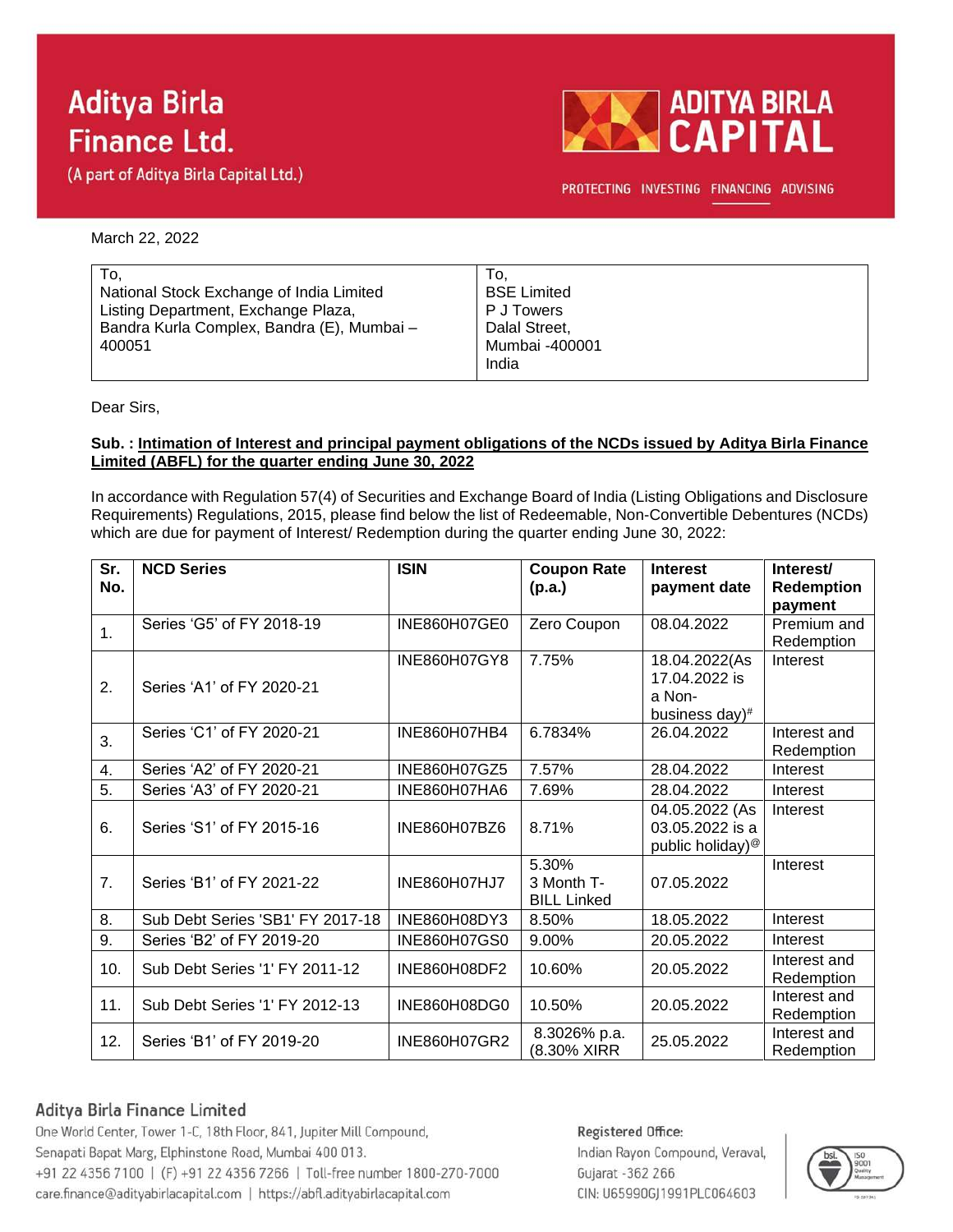# **Aditya Birla Finance Ltd.**

(A part of Aditya Birla Capital Ltd.)



PROTECTING INVESTING FINANCING ADVISING

|     |                                  |                     | (Annualized<br>yield) |                                                                           |                            |
|-----|----------------------------------|---------------------|-----------------------|---------------------------------------------------------------------------|----------------------------|
| 13. | Series 'B2' of FY 2021-22        | <b>INE860H07HK5</b> | 7.26%                 | 31.05.2022                                                                | Interest                   |
| 14. | Sub Debt Series '1' FY 2013-14   | <b>INE860H08DI6</b> | 9.85%                 | 04.06.2022                                                                | Interest                   |
| 15. | Sub Debt Series 'SC1' FY 2019-20 | INE860H08EB9        | 8.95%                 | 06.06.2022                                                                | Interest                   |
| 16. | Sub Debt Series 'A1' FY 2015-16  | INE860H08DL0        | 9.25%                 | 10.06.2022                                                                | Interest                   |
| 17. | Sub Debt Series 'SC 1' FY 20-21  | INE860H08EE3        | 7.34%                 | 13.06.2022 (As<br>11.06.2022 is a<br>Non-business<br>$day)^{8}$           | Interest                   |
| 18. | Series 'C1' of FY 2019-20        | INE860H07GT8        | 8.65%                 | 13.06.2022 (As<br>12.06.2022 is a<br>Non-business<br>$day)$ <sup>\$</sup> | Interest                   |
| 19. | Series 'C3 of FY 2017-18         | INE860H07FF9        | 7.80%                 | 17.06.2022                                                                | Interest and<br>Redemption |
| 20. | Series 'C1' of FY 2021-22        | INE860H07HL3        | 5.15%                 | 17.06.2022                                                                | Interest                   |
| 21. | Sub Debt Series 'SC1' FY 2016-17 | INE860H08DS5        | 9.10%                 | 23.06.2022                                                                | Interest                   |
| 22. | Series 'C4' of FY 2018-19        | INE860H07FT0        | 8.90%                 | 27.06.2022 (As<br>26.06.2022 is a<br>Non-business<br>$day)^{\wedge}$      | Interest                   |
| 23. | Series 'C4 of FY 2017-18         | <b>INE860H07FG7</b> | 7.80%                 | 29.06.2022                                                                | Interest and<br>Redemption |

# As per the Business Day Convention clause in the respective term sheet(s) if the coupon payment date falls on 2<sup>nd</sup> & 4<sup>th</sup> Saturday, Sunday or a public holiday the payment will be made on the next working day. Further, as the interest payment date i.e. 17.04.2022 is a Sunday, interest will be paid upto 16.04.2022 on next working date i.e. 18.04.2022 on Monday.

 $\degree$  As per the Business Day Convention clause in the respective term sheet(s) if the coupon payment date falls on 2<sup>nd</sup> & 4<sup>th</sup> Saturday, Sunday or a public holiday the payment will be made on the next working day. Further, as the interest payment date i.e. 03.05.2022 is a public holiday, interest will be paid upto 02.05.2022 on next working date i.e. Wednesday, 04.05.2022.

& As per the Business Day Convention clause in the respective term sheet(s) if the coupon payment date falls on 2<sup>nd</sup> & 4<sup>th</sup> Saturday, Sunday or a public holiday the payment will be made on the next working day. Further, as the interest payment date i.e. 11.06.2022 is a holiday, interest will be paid upto 10.06.2022 on next working date i.e. 13.06.2022 on Monday.

\$ As per the Business Day Convention clause in the respective term sheet(s) if the coupon payment date falls on 2<sup>nd</sup> & 4<sup>th</sup> Saturday, Sunday or a public holiday the payment will be made on the next working day. Further, as the interest payment date i.e. 12.06.2022 is a holiday, interest will be paid upto 11.06.2022 on next working date i.e. 13.06.2022 on Monday.

^ As per the Business Day Convention clause in the respective term sheet(s) if the coupon payment date falls on 2<sup>nd</sup> & 4<sup>th</sup> Saturday, Sunday or a public holiday the payment will be made on the next working day. Further, as the

### Aditya Birla Finance Limited

One World Center, Tower 1-C, 18th Floor, 841, Jupiter Mill Compound, Senapati Bapat Marg, Elphinstone Road, Mumbai 400 013. +91 22 4356 7100 | (F) +91 22 4356 7266 | Toll-free number 1800-270-7000 care.finance@adityabirlacapital.com | https://abfl.adityabirlacapital.com

Registered Office: Indian Rayon Compound, Veraval, Gujarat - 362 266 CIN: U65990GJ1991PLC064603